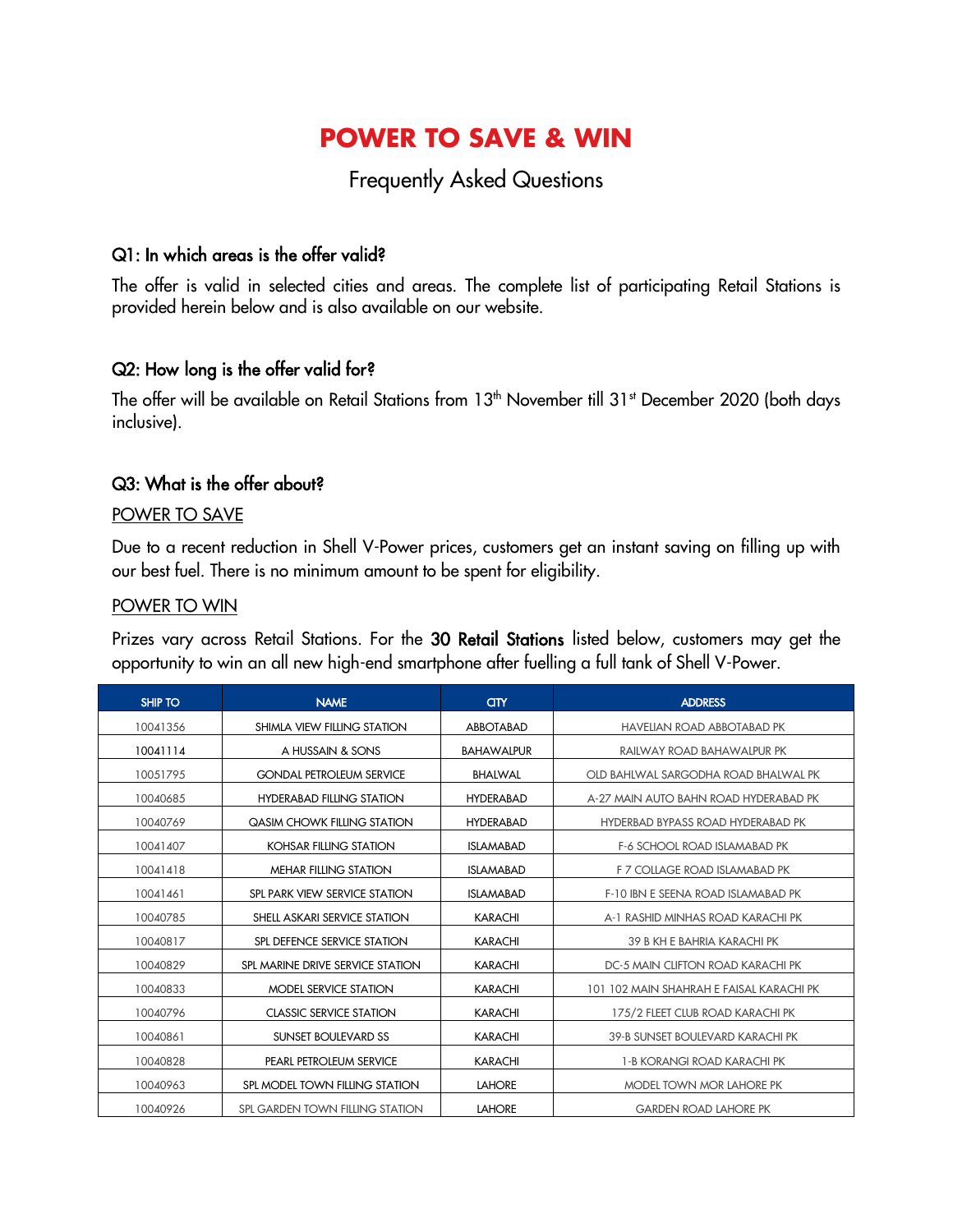| 10040942 | SPL GULISTAN FILLING STATION       | <b>LAHORE</b>  | NOOR JEHAN ROAD LAHORE PK                    |
|----------|------------------------------------|----------------|----------------------------------------------|
| 10040982 | SPL IQBAL TOWN SERVICE STATION     | <b>LAHORE</b>  | 18 SCHEME ROAD LAHORE PK                     |
| 10041085 | <b>BATTLE AXE FILLING STATION</b>  | <b>LAHORE</b>  | <b>SHAMI ROAD LAHORE PK</b>                  |
| 10040964 | SPL RENAISSANCE SERVICE STATION    | <b>LAHORE</b>  | 251 252 MOULANA SHAUKAT ALI ROAD LAHORE PK   |
| 10041321 | <b>PUNJAB REGIMENT CENTRE</b>      | <b>MARDAN</b>  | MALAKAND ROAD CANTT ROAD MARDAN PK           |
| 10041247 | SUPER GAS                          | <b>MULTAN</b>  | <b>QASIM ROAD MULTAN PK</b>                  |
| 10041286 | <b>SPL FC FILLING STATION</b>      | PESHAWAR CANTT | SUNEHRI MASJID ROAD KOHAT RD. PESHAWAR CANTT |
| 10041422 | SPL MODEL SERVICE STATION          | RAWALPINDI     | SARWAR ROAD RAWALPINDI PK                    |
| 10041470 | SPL WESTRIDGE SERVICE STATION      | RAWALPINDI     | PESHAWAR ROAD RAWALPINDI PK                  |
| 10041363 | SPL AL SHIFA TRUST FILLING STATION | RAWALPINDI     | JHELUM ROAD RAWALPINDI PK                    |
| 10041455 | SATELLITE TOWN FILLING STATION     | RAWALPINDI     | SATELLITE COLLEGE ROAD RAWALPINDI PK         |
| 10041711 | SPL RAWALPINDI FILLING STATION     | RAWALPINDI     | MUREE ROAD RAWALPINDI PK                     |
| 10041105 | UNITED FILLING STATION             | SARGODHA       | SARGODHA KHUSHAB ROAD SARGODHA PK            |

#### For the 154 Retail Stations listed below, customers may get the opportunity to win all new smartphones, smartwatches and wireless Bluetooth earbuds after fuelling a full tank of Shell V-Power.

| <b>SHIP TO</b> | <b>NAME</b>                                | <b>an</b>         | <b>ADDRESS</b>                             |
|----------------|--------------------------------------------|-------------------|--------------------------------------------|
| 10041356       | SHIMLA VIEW FILLING STATION                | ABBOTABAD         | <b>HAVELIAN ROAD ABBOTABAD PK</b>          |
| 10041114       | A HUSSAIN & SONS                           | <b>BAHAWALPUR</b> | RAILWAY ROAD BAHAWALPUR PK                 |
| 10051795       | <b>GONDAL PETROLEUM SERVICE</b>            | <b>BHALWAL</b>    | OLD BAHLWAL SARGODHA ROAD BHALWAL PK       |
| 10040685       | <b>HYDERABAD FILLING STATION</b>           | <b>HYDERABAD</b>  | A-27 MAIN AUTO BAHN ROAD HYDERABAD PK      |
| 10040769       | QASIM CHOWK FILLING STATION                | <b>HYDERABAD</b>  | HYDERBAD BYPASS ROAD HYDERABAD PK          |
| 10041407       | KOHSAR FILLING STATION                     | <b>ISLAMABAD</b>  | <b>F-6 SCHOOL ROAD ISLAMABAD PK</b>        |
| 10041418       | <b>MEHAR FILLING STATION</b>               | <b>ISLAMABAD</b>  | F 7 COLLAGE ROAD ISLAMABAD PK              |
| 10041461       | SPL PARK VIEW SERVICE STATION              | <b>ISLAMABAD</b>  | F-10 IBN E SEENA ROAD ISLAMABAD PK         |
| 10040785       | SHELL ASKARI SERVICE STATION               | <b>KARACHI</b>    | A-1 RASHID MINHAS ROAD KARACHI PK          |
| 10040817       | SPL DEFENCE SERVICE STATION                | <b>KARACHI</b>    | 39 B KH E BAHRIA KARACHI PK                |
| 10040829       | SPL MARINE DRIVE SERVICE<br><b>STATION</b> | KARACHI           | DC-5 MAIN CLIFTON ROAD KARACHI PK          |
| 10040833       | MODEL SERVICE STATION                      | <b>KARACHI</b>    | 101 102 MAIN SHAHRAH E FAISAL KARACHI PK   |
| 10040796       | <b>CLASSIC SERVICE STATION</b>             | <b>KARACHI</b>    | 175/2 FLEET CLUB ROAD KARACHI PK           |
| 10040861       | <b>SUNSET BOULEVARD SS</b>                 | <b>KARACHI</b>    | 39-B SUNSET BOULEVARD KARACHI PK           |
| 10040828       | PEARL PETROLEUM SERVICE                    | KARACHI           | 1-B KORANGI ROAD KARACHI PK                |
| 10040963       | SPL MODEL TOWN FILLING STATION             | <b>LAHORE</b>     | MODEL TOWN MOR LAHORE PK                   |
| 10040926       | SPL GARDEN TOWN FILLING<br><b>STATION</b>  | <b>LAHORE</b>     | <b>GARDEN ROAD LAHORE PK</b>               |
| 10040942       | SPL GULISTAN FILLING STATION               | <b>LAHORE</b>     | NOOR JEHAN ROAD LAHORE PK                  |
| 10040982       | SPL IQBAL TOWN SERVICE STATION             | <b>LAHORE</b>     | <b>18 SCHEME ROAD LAHORE PK</b>            |
| 10041085       | <b>BATTLE AXE FILLING STATION</b>          | <b>LAHORE</b>     | <b>SHAMI ROAD LAHORE PK</b>                |
| 10040964       | SPL RENAISSANCE SERVICE<br><b>STATION</b>  | <b>LAHORE</b>     | 251 252 MOULANA SHAUKAT ALI ROAD LAHORE PK |
| 10041321       | <b>PUNJAB REGIMENT CENTRE</b>              | <b>MARDAN</b>     | MALAKAND ROAD CANTT ROAD MARDAN PK         |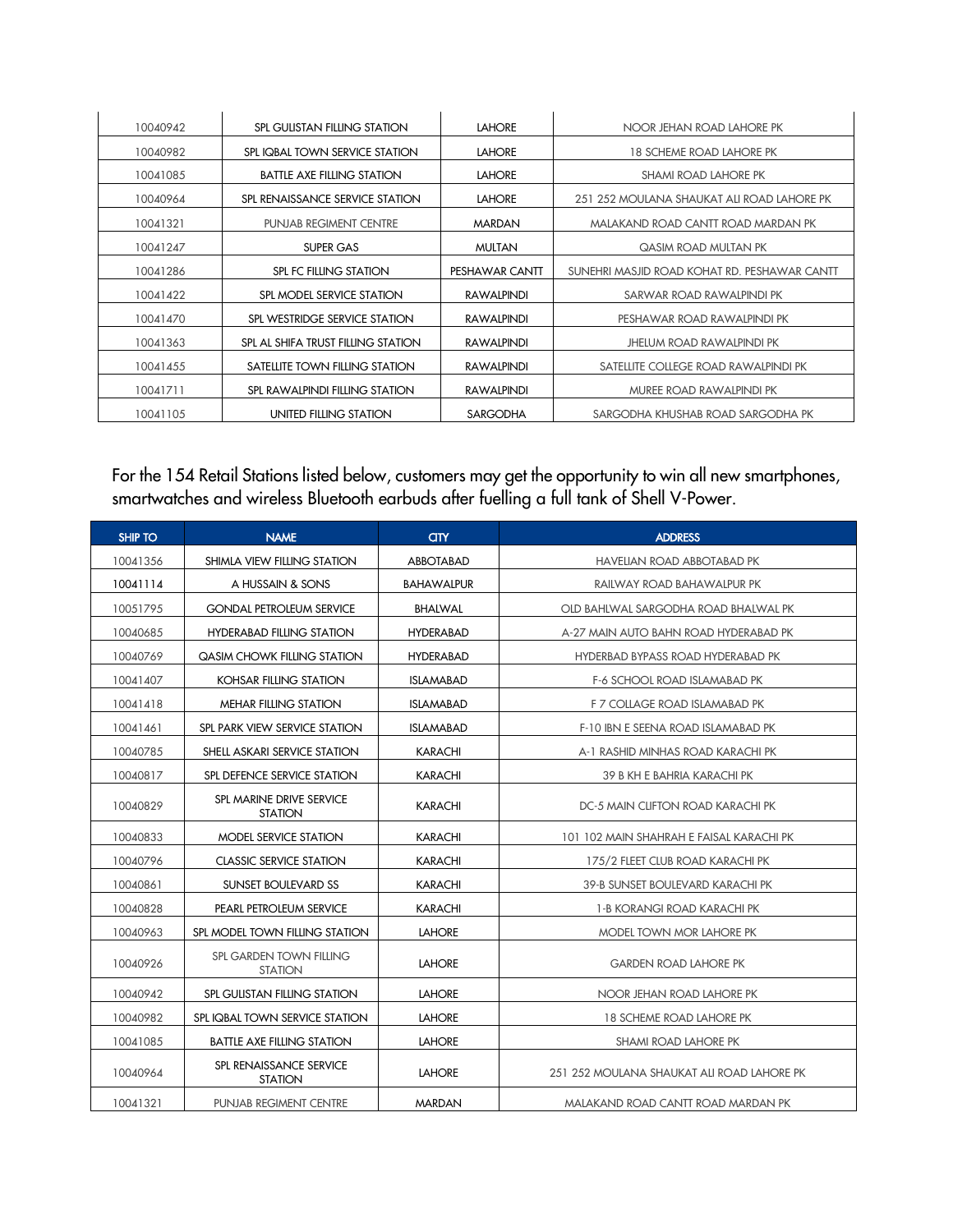| 10041247 | <b>SUPER GAS</b>                                 | <b>MULTAN</b>      | QASIM ROAD MULTAN PK                                     |
|----------|--------------------------------------------------|--------------------|----------------------------------------------------------|
| 10041286 | SPL FC FILLING STATION                           | PESHAWAR CANTT     | SUNEHRI MASJID ROAD KOHAT RD. PESHAWAR CANTT             |
| 10041422 | SPL MODEL SERVICE STATION                        | <b>RAWALPINDI</b>  | SARWAR ROAD RAWALPINDI PK                                |
| 10041470 | SPL WESTRIDGE SERVICE STATION                    | <b>RAWALPINDI</b>  | PESHAWAR ROAD RAWALPINDI PK                              |
| 10041363 | SPL AL SHIFA TRUST FILLING<br><b>STATION</b>     | <b>RAWALPINDI</b>  | JHELUM ROAD RAWALPINDI RAWALPINDI PK                     |
| 10041455 | SATELLITE TOWN FILLING STATION                   | <b>RAWALPINDI</b>  | SATELLITE COLLEGE ROAD RAWALPINDI PK                     |
| 10041711 | SPL RAWALPINDI FILLING STATION                   | <b>RAWALPINDI</b>  | MUREE ROAD RAWALPINDI PK                                 |
| 10041105 | UNITED FILLING STATION                           | <b>SARGODHA</b>    | SARGODHA KHUSHAB ROAD SARGODHA PK                        |
| 10041458 | <b>TANNAN FILLING STATION</b>                    | <b>ABBOTABAD</b>   | KARAKURM HIGHWAY ABBOTTABAD ABBOTABAD PK                 |
| 10041378 | <b>CHINAR FILLING STN ABBOTABAD</b>              | <b>ABBOTABAD</b>   | MUREE ROAD ABBOTABAD PK                                  |
| 10041408 | KOHSAR FS HAVELLIAN                              | ABBOTABAD          | KARAKARAM ROAD ABBOTABAD PK                              |
| 10041447 | <b>HATTIAN FILLING STATION</b>                   | <b>ATTOCK</b>      | G T ROAD ATTOCK PK                                       |
| 10056326 | HARMAIN FILLING STATION                          | <b>CHAKWAL</b>     | CHOA SAIDEN SHAH ROAD CHAKWAL PK                         |
| 10041375 | <b>CHAKWAL FILLING STATION</b>                   | CHAKWAL            | MAIN CHAKWAL TALAGANG ROAD CHAKWAL PK                    |
| 12639898 | <b>NEW CHICHAWATNI FILLING</b><br><b>STATION</b> | <b>CHICHAWATNI</b> | N-5, NATIONAL HIGHWAY BYE-PASS, CHICHAWATNI              |
| 10050911 | SADIQ S S CHINIOT                                | <b>CHINIOT</b>     | 4 KM SARGODHA CHINIOT ROAD CHINIOT PK                    |
| 10040912 | <b>CANAL VIEW FILLING STATION</b>                | <b>DASKA</b>       | GUJRANWALA DASKA SIALKOT ROAD DASKA PK                   |
| 10040668 | DHARKI FILLING STATION                           | <b>DHARKI</b>      | 287 NATIONAL HIGHWAY DHARKI PK                           |
| 10041040 | SPL LYALLPUR FILLING STATION                     | FAISALABAD         | KOTWALI ROAD FAISALABAD PK                               |
| 10040931 | SPL D GROUND FILLING STATION                     | <b>FAISALABAD</b>  | SATIANA ROAD FAISALABAD PK                               |
| 10040960 | <b>BLUE SKY PETROLEUM SERVICE</b>                | <b>FAISALABAD</b>  | JARANWALA ROAD FAISALABAD PK                             |
| 10040959 | SHELL KOH E NOOR                                 | FAISALABAD         | FAISALABAD JARANWALA ROAD FAISALABAD PK                  |
| 10040910 | <b>CRESCENT PETROLEUM SERVICE FSD</b>            | FAISALABAD         | SARGODHA ROAD FAISALABAD PK                              |
| 10048276 | CITY PETROLEUM COMPANY                           | FAISALABAD         | 5 JAIL ROAD FAISALABAD PK                                |
| 12658289 | SHELL BURRAQ FILLING STATION                     | GAMBAT             | NATIONAL HIGHWAY (N-5) GAMBAT                            |
| 10040770 | SPL HAMRAHI SOUTH FILLING<br><b>STATION</b>      | <b>GHOTKI</b>      | NATIONAL HIGHWAY GHOTKI PK                               |
| 10040940 | NEW PEARL FILLING STATION                        | <b>GUJRANWALA</b>  | SIALKOT ROAD GUJRANWALA PK                               |
| 12463350 | <b>GHOUS FS</b>                                  | GUJRANWALA         | 1210-221 GT ROAD GUJRANWALA PK                           |
| 12583049 | <b>RAHWALI FILLING STATION</b>                   | <b>GUJRANWALA</b>  | OPPOSITE SETHI COLONY, GT ROAD                           |
| 12628470 | KALAIR FILLING STATION                           | <b>GUJRANWALA</b>  | KOTLI SAHIYAN, GAKHAR MANDI, GT ROAD                     |
| 10041383 | NEW GOWELL FILLING STATION                       | <b>GUJRAT</b>      | JALAPUR JATTAN ROAD GUJRAT PK                            |
| 10041445 | <b>MOON FILLING STATION</b>                      | <b>GUJRAT</b>      | REHMAN SHAHEED ROAD GUJRAT PK                            |
| 10041078 | SHAHEEN TRUCKING STATION                         | <b>HAFIZABAD</b>   | HAFIZABAD PINDI BHATTIAN ROAD HAFIZABAD PK               |
| 12658291 | AL HAJ PETROLEUM SERVICE 2                       | <b>HALANI</b>      | NATIONAL HIGHWAY (N-5) HALANI                            |
| 10041141 | SHELL CLASSIC FILLING STATION                    | <b>HASILPUR</b>    | CHISTIAN ROAD HASILPUR PK                                |
| 12684301 | NEW SHELL ZULFIQAR FILLING<br><b>STATION</b>     | <b>HYDERABAD</b>   | N-5, NEAR HATRI, 166-167 KM, NATIONAL HIGHWAY, HYDERABAD |
| 10041376 | <b>CLUB FILLING STATION</b>                      | <b>ISLAMABAD</b>   | MURREE ROAD ISLAMABAD PK                                 |
| 10041384 | MARGALLA FILLING STATION                         | <b>ISLAMABAD</b>   | G-10 BELA ROAD ISLAMABAD PK                              |
| 10041437 | POPULAR GAS STATION<br><b>ISLAMABAD</b>          | <b>ISLAMABAD</b>   | G 6 / 4 SHAERHA SEHERWARDY ISLAMABAD PK                  |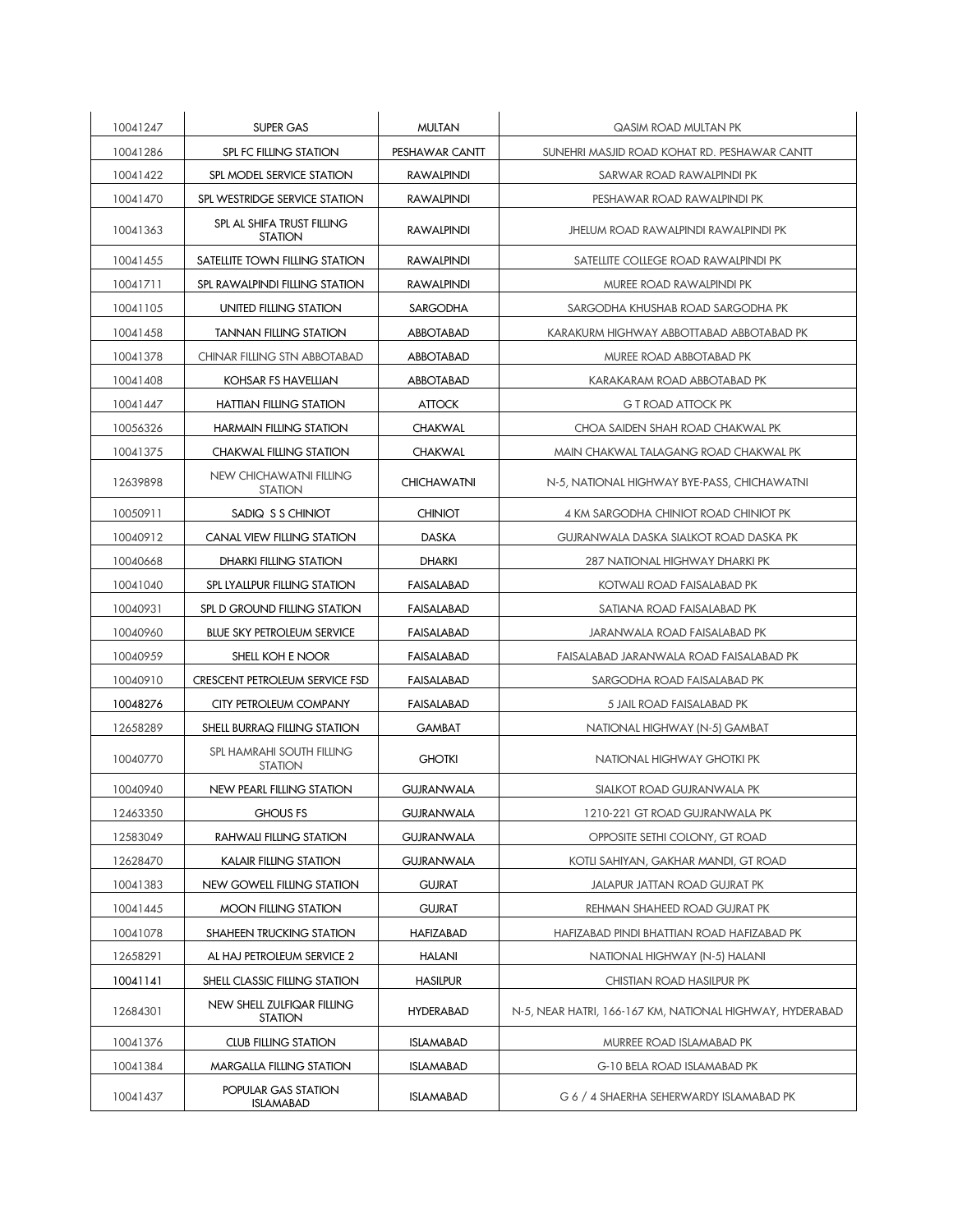| 10051709 | 17 MILE FILLING STATION            | <b>ISLAMABAD</b> | MURREE EXPRESSWAY IMDCW ROUND ABOUT ISLAMABAD PK      |
|----------|------------------------------------|------------------|-------------------------------------------------------|
| 10041406 | <b>KOHISTAN PETROLEUM SERVICE</b>  | <b>ISLAMABAD</b> | PESHAWAR G T ROAD ISLAMABAD PK                        |
| 10041457 | <b>MEZAAN FILLING STATION</b>      | <b>ISLAMABAD</b> | PESHAWEAR GT ROAD ISLAMABAD PK                        |
| 10041170 | <b>GOLRA FILLING STATION</b>       | <b>JALALPUR</b>  | EID GAH LODHRAN ROAD JALALPUR PK                      |
| 10040688 | SHELL ZULFIQAR PS                  | <b>JAMSHORO</b>  | <b>18 MAIN INDUS HIGHWAY JAMSHORO PK</b>              |
| 12516233 | SHALIMAR MIDTOWN F/S               | <b>JHANG</b>     | SADDAR FAISALABD ROD JHANG PK                         |
| 10050967 | SHELL SPEED WAYS F/S               | <b>JHELUM</b>    | PINDI GT ROAD JHELUM PK                               |
| 12780440 | <b>H.M FILLING STATION</b>         | <b>JHELUM</b>    | NEAR RAMTALAI CHOWK, SHELL PUMP, SHADIWAL ROAD GUJRAT |
| 10041413 | SOHAWA FILLING STATION             | <b>JHELUM</b>    | G T ROAD JHELUM PK                                    |
| 10041396 | <b>CENTURY FILLING STATION</b>     | <b>JHELUM</b>    | <b>G T ROAD JHELUM PK</b>                             |
| 10040694 | SPL HAMRAHI NORTH F/S              | KAMOO SHEED      | KAMO SHAHEED ROAD KAMOO SHEED PK                      |
| 10040845 | POPULAR SERVICE STATION            | <b>KARACHI</b>   | PP-1 SHARAH E FAISAL KARACHI PK                       |
| 10040853 | SHELL SAFARI SERVICE STATION       | KARACHI          | L-1 UNIVERSITY ROAD KARACHI PK                        |
| 10040842 | <b>NAFAY FILLING STATION</b>       | KARACHI          | 351 370 QATAR HOSPITAL ROAD KARACHI                   |
| 12154789 | <b>CREEK VISTA SERVICE STATION</b> | KARACHI          | 16TH STREET DHA PHASE 8 KARACHI PK                    |
| 10040837 | <b>CENTRAL SERVICE STATION</b>     | KARACHI          | 125 ENQUIRY OFFICE ROAD KARACHI PK                    |
| 10040826 | <b>MALIK SERVICE STATION</b>       | KARACHI          | SHAHRAH E FAISAL KARACHI PK                           |
| 10040807 | HIGHWAY SERVICE STATION            | <b>KARACHI</b>   | ST 5 A SHAHRAH E PAK SUPER HIGHWAY KARACHI PK         |
| 10040839 | SUPERIOR FILLING STATION           | <b>KARACHI</b>   | PP-ST 48 AGHA KHAN ROAD KARACHI PK                    |
| 10040813 | <b>KARACHI SERVICE STATION</b>     | KARACHI          | SC-18 SHAHRAH E LIAQUAT KARACHI PK                    |
| 10040857 | URDU CHOWK PETROLEUM SERVICE       | KARACHI          | PWS LS-88 URDU CHAWK ROAD KARACHI PK                  |
| 10040843 | SPL LANDMARK SERVICE STATION       | KARACHI          | 1 SHAHRAH E FAISAL KARACHI PK                         |
| 10040834 | CRYSTAL PETROLEUM SERVICE          | KARACHI          | 1 SHAHRA E FAISAL TIPU SULTAN RD KARACHI PK           |
| 10040782 | SPL AMIL SERVICE STATION           | KARACHI          | 234 M A JINNAH ROAD KARACHI PK                        |
| 10040850 | <b>MADINA AUTOS</b>                | KARACHI          | ST.5-B RASHID MINHAS ROAD KARACHI PK                  |
| 10040793 | <b>CHAMPION SERVICE STATION</b>    | KARACHI          | SF-15 BOARD OFFICE ROAD KARACHI PK                    |
| 10040779 | AIRWAYS 1 PETROLEUM SERVICE        | <b>KARACHI</b>   | 44 SHAHRAH E FAISAL KARACHI PK                        |
| 10040788 | <b>BEST WAY SERVICE STATION</b>    | <b>KARACHI</b>   | 1/1/2 DR ZIAUDDIN AHMED ROAD KARACHI PK               |
| 10048277 | <b>JINNAH PETROLEUM SERVICE</b>    | KARACHI          | SHARAH E FAISAL KARACHI PK                            |
| 10054644 | YASEEN PETROLEUM SERVICE           | <b>KARACHI</b>   | 2A 2 SARWAR SHAHEED ROAD KARACHI PK                   |
| 10048270 | RCD PETROLEUM SERVICE              | KARACHI          | 3063-3067 R C D HIGHWAY KARACHI PK                    |
| 10048278 | <b>HAIDER FILLING STATION</b>      | KARACHI          | <b>GIZRI ROAD KARACHI PK</b>                          |
| 10040789 | <b>HIGHLAND FILLING STATION</b>    | <b>KARACHI</b>   | ST 1/8 KORANGI INDUSTRIAL AREA ROAD KARACHI PK        |
| 10040806 | <b>GATEWAY GASOLINE</b>            | KARACHI          | S-899 SHAHRAH E FAISAL KARACHI PK                     |
| 10040812 | <b>JOHN FLEMING</b>                | KARACHI          | I I CHUNDRIGAR ROAD KARACHI PK                        |
| 10040818 | SHAMIM PETROLEUM SERVICE           | <b>KARACHI</b>   | 5 GHULSHAN E SHAMIM ROAD KARACHI PK                   |
| 10040852 | LIAQATABAD FILLING STATION         | <b>KARACHI</b>   | ST4 S M TAUFIQ ROAD KARACHI PK                        |
| 10040856 | SHALIMAR SERVICE STATION KHI       | KARACHI          | 57/1 KIYANI SHAHEED ROAD KARACHI PK                   |
| 10040825 | MAKKAH PETROLEUM SERVICE           | KARACHI          | PMTF ROAD KARACHI PK                                  |
| 10040798 | <b>CRESCENT PETROLEUM SERVICE</b>  | <b>KARACHI</b>   | GK 26/1 AGHA KHAN ROAD KARACHI PK                     |
| 10040831 | MISKEEN PETROLEUM SERVICE          | KARACHI          | SIDDIQ WAHAB ROAD KARACHI PK                          |
| 10041024 | KHUSHAB FILLING STATION            | <b>KHUSHAB</b>   | SARGODHA MIANWALI ROAD KHUSHAB PK                     |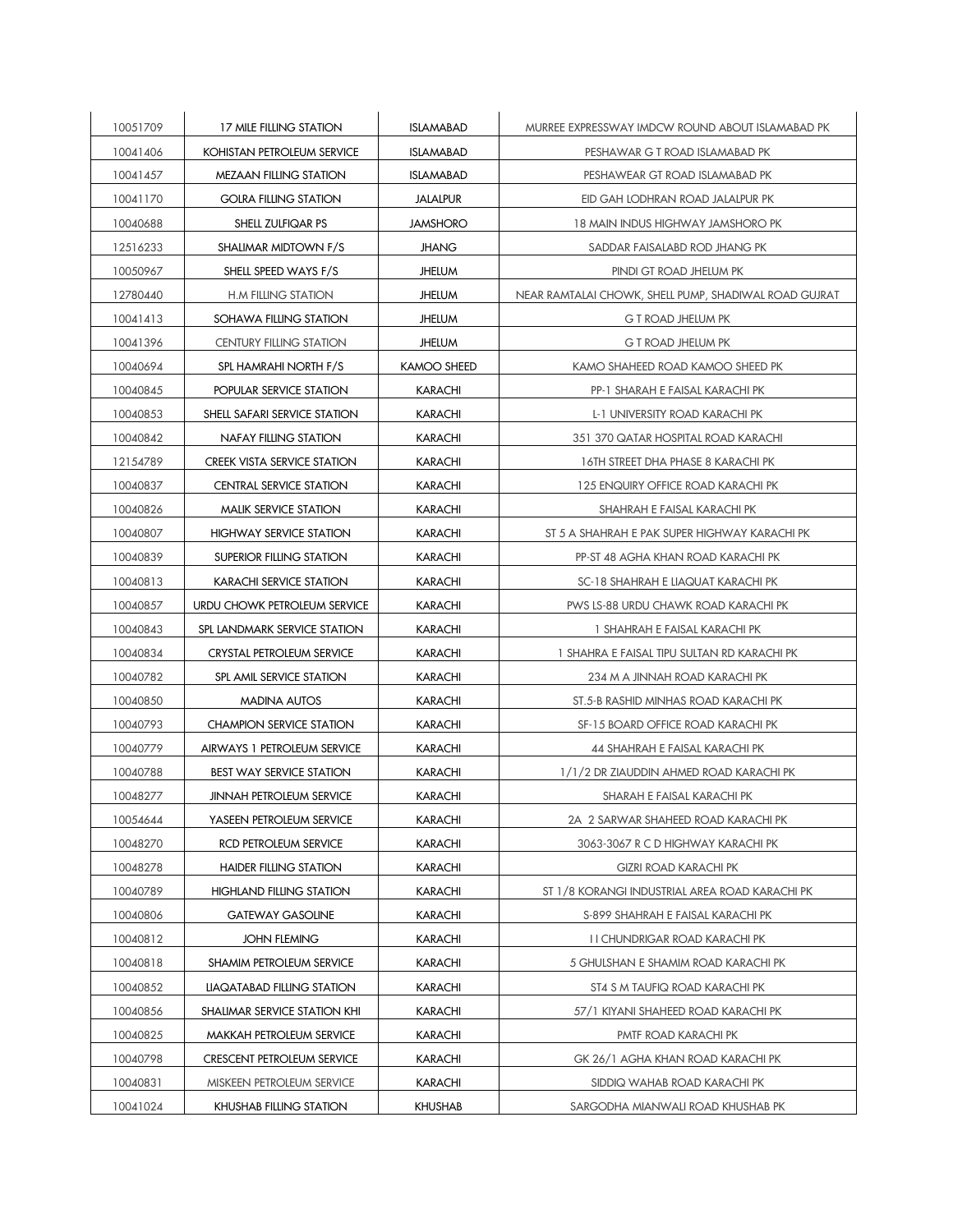| 10040903 | CH MOHD SHARIF FS                             | <b>LAHORE</b>     | <b>RAVI ROAD LAHORE PK</b>                       |
|----------|-----------------------------------------------|-------------------|--------------------------------------------------|
| 10041088 | SPL SHIMLA HILL FILLING STATION               | <b>LAHORE</b>     | <b>EMPRESS ROAD LAHORE PK</b>                    |
| 10040938 | <b>GOLF VIEW SERVICE STATION</b>              | <b>LAHORE</b>     | ZAFER ALI ROAD LAHORE PK                         |
| 12538126 | U&S GULBERG FILLING STATION                   | <b>LAHORE</b>     | COLLEHE ROAD LAHORE PK                           |
| 12606985 | SHELL MOON FILLING STATION                    | <b>LAHORE</b>     | P-133-134, GHUSHAN-E-RAVI, GHUSHAN-E-RAVI ROAD   |
| 10040913 | SHELL DHA G BLOCK S/S                         | <b>LAHORE</b>     | MAIN BOULEVARD ROAD LAHORE PK                    |
| 10040923 | SPL ALLAMA IQBAL                              | <b>LAHORE</b>     | FEROZEPUR ROAD LAHORE PK                         |
| 10050880 | <b>EXPO CENTRE FILLING STATION</b>            | <b>LAHORE</b>     | 1 RAIWIND BYPASS ROAD LAHORE PK                  |
| 10051828 | ADEEL ENTERPRISES FS                          | <b>LAHORE</b>     | <b>BADDIAN ROAD LAHORE PK</b>                    |
| 10041026 | NEW IQRA FILLING STATION                      | <b>LAHORE</b>     | 18 KM LAHORE KASUR ROAD LAHORE PK                |
| 10040925 | <b>FAIZAN FILLING STATION</b>                 | <b>LAHORE</b>     | ALLAMA IQBAL ROAD LAHORE PK                      |
| 10041103 | UMER PERTOLEUM SERVICE                        | <b>LAHORE</b>     | CANAL ROAD LAHORE PK                             |
| 10050908 | A & A FILLING STATION LHR                     | <b>LAHORE</b>     | 59 IQBAL EVENUE SOCIETY LAHORE PK                |
| 10052303 | AL ASAD GASOLINE                              | <b>LAHORE</b>     | 29-C COLLEGE ROAD LAHORE PK                      |
| 10048284 | MODERN EXPO FILLING STATION                   | <b>LAHORE</b>     | 388-390 MOHAMMAD ALI ROAD LAHORE PK              |
| 10041102 | MOTORWAY FILLING STATION                      | <b>LAHORE</b>     | MULTAN ROAD LAHORE PK                            |
| 12408416 | AMEER SUPER                                   | <b>LAHORE</b>     | 436-437 MAIN BOULEVARD LAHORE PK                 |
| 12657676 | FILL IT UP FILLING STATION                    | <b>LAHORE</b>     | 28-29 BLOCK-F, MAIN ROAD LAHORE                  |
| 12640082 | S/S PECO ROAD FILLING STATION                 | <b>LAHORE</b>     | OPPOSITE SECTOR A/I TOWNSHIP, MAIN PECO ROAD     |
| 12639901 | <b>TAYYAB FILLING STATION</b>                 | <b>LAHORE</b>     | MAIN GT ROAD, RACHNA TOWN, SAHADRA, LAHORE       |
| 10041355 | FIVE STAR FILLING STATION                     | <b>MANSEHRA</b>   | KARAKURAM HIGHWAY MANSEHRA PK                    |
| 10041163 | <b>HAROON FILLING STATION</b>                 | MIAN CHANNU       | SAHIWAL ROAD MIAN CHANNU PK                      |
| 10041421 | <b>AZAD FILLING STATION</b>                   | <b>MIRPUR</b>     | QUAIDEAZAM STADIUM ROAD MIRPUR PK                |
| 12653216 | MIRPURKHAS GASOLINE                           | <b>MIRPURKHAS</b> | JARWARY SHAIKH, MIRPURKHAS ROAD                  |
| 12720691 | ANMOL TRUCKING STATION                        | <b>MIRPURKHAS</b> | MIRPURKHAS-HYDERABAD ROAD, PLOT # 63, MIRPURKHAS |
| 10040773 | MIRPURKHAS FILLING STATION                    | <b>MIRPURKHAS</b> | A-9/G-6 IQBAL ROAD MIRPURKHAS PK                 |
| 10040677 | <b>DOST TAJ PETROEUM SERVICE</b>              | <b>MORO</b>       | 81/1 81/2 NATIONAL HIGHWAY MORO PK               |
| 12777498 | <b>ZAMZAM CNG FILLING STATION</b>             | <b>MUIREEDKE</b>  | NANGAL SAHDAN STOP, GT ROAD MUREEDKE             |
| 12639893 | AL QURESH FILLING STATION                     | <b>MULTAN</b>     | NEAR TABREZ INTERCHANGE                          |
| 10048283 | <b>SHARIF FILLING STATION</b>                 | <b>MULTAN</b>     | <b>BOSAN ROAD MULTAN PK</b>                      |
| 10041202 | MULTAN PETROLEUM SERVICE                      | <b>MULTAN</b>     | MULTAN KHANEWAL ROAD MULTAN PK                   |
| 12589601 | ASKARI ASSOCIATES PETROLEUM<br><b>SERVICE</b> | <b>MULTAN</b>     | NORTHERN BYPASS CHOWK, BOSAN ROAD                |
| 12636096 | AL HARMAIN FILLING STATION                    | <b>MULTAN</b>     | 23 KM, LAHORE ROAD MULTAN                        |
| 10041158 | NEW MULTAN GASOLINE                           | <b>MULTAN</b>     | GENERAL BUS STAND ROAD MULTAN PK                 |
| 10041129 | <b>ASLAM FILLING STATION</b>                  | <b>MULTAN</b>     | SHAHRAH E RASHID MULTAN PK                       |
| 10041427 | NEELUM VALLEY FILLING STATION                 | MUZZAFARABAD      | NEELUM VALLEY ROAD MUZZAFARABAD PK               |
| 10041020 | NAROWAL FILLING STATION                       | <b>NAROWAL</b>    | PASROOR NAROWAL ROAD NAROWAL PK                  |
| 10041216 | OKARA SERVICE STATION                         | <b>OKARA</b>      | OKARA FAISALABAD ROAD OKARA PK                   |
| 10041324 | PESHAWAR FILLING STATION                      | PESHAWAR          | RING ROAD HAYATABAD ROAD PESHAWAR PK             |
| 10041291 | PESHAWAR-II FILLING STATION                   | PESHAWAR          | G T ROAD RING ROAD CHOWK PESHAWAR PK             |
| 12662545 | <b>HANNA FILLING STATION</b>                  | PESHAWAR          | SHINWARI TOWN, RING ROAD PESHAWAR                |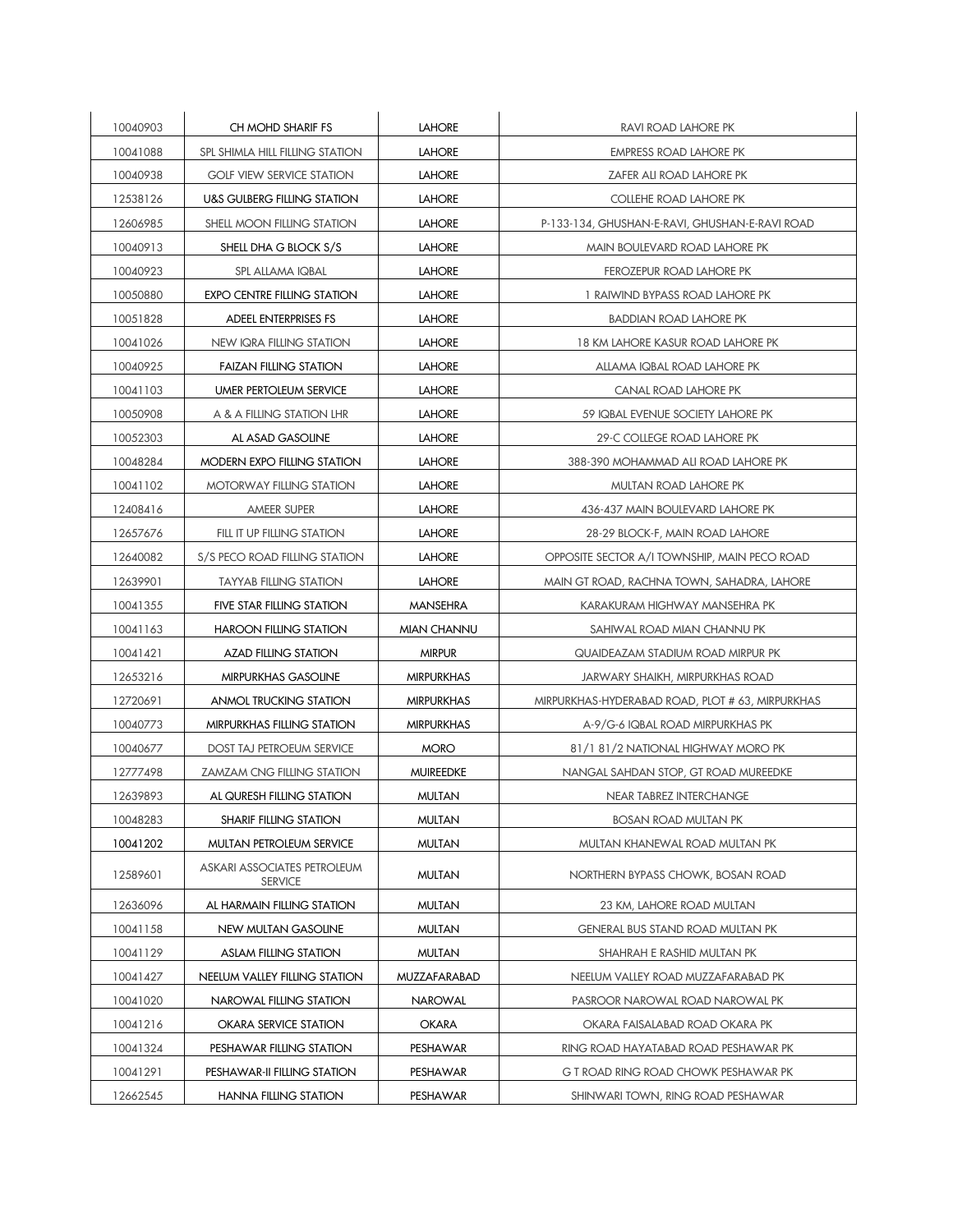| 10041308 | SAFRON FILLING STATION               | PESHAWAR           | KOHAT ROAD PESHAWAR PK                                                             |
|----------|--------------------------------------|--------------------|------------------------------------------------------------------------------------|
| 12690573 | <b>CANTT FILLING STATION</b>         | PESHAWAR           | NEAR AMAN CHOWK, SHELL PETROL PUMP, UNIVERSITY ROAD                                |
| 10041334 | STAR FILLING STATION PSH             | PESHAWAR           | JAMRUD ROAD PESHAWAR PK                                                            |
| 10041268 | <b>GARRISON FILLING STATION PSH</b>  | PESHAWAR CANTT     | JAMRUD ROAD KHYBER ROAD PESHAWAR CANTT                                             |
| 12686300 | <b>GALAXY FILLING STATION</b>        | QUETTA             | OPPOSITE SADA BAHAR TERMINAL, SARIAB ROAD                                          |
| 10050897 | <b>AHMED FILLING STATION QUETTA</b>  | QUETTA             | KHOJAK ROAD QUETTA PK                                                              |
| 10040791 | CENTRAL PETROLEUM SERVICE            | QUETTA             | M A JINNAH ROAD QUETTA PK                                                          |
| 10041349 | <b>BUKHARI PETROLEUM SERVICE</b>     | QUETTA             | NEW ZARGON RD OVER HEAD BRIDGE QUETTA PK                                           |
| 10041233 | ROHI PETROLEUM SERVICE               | RAHIM YAR KHAN     | ABU DHABI ROAD RAHIM YAR KHAN PK                                                   |
| 10041046 | <b>RAIWIND FILLING STATION</b>       | <b>RAIWIND</b>     | LAHORE RAIWIND ROAD RAIWIND PK                                                     |
| 12673389 | AL JANNAT FILLING STATION            | RAJANA             | NEAR RAJANA MOTORWAY INTERCHANGE, TOBA CHICHAWANTI<br>ROAD, RAJANA -TOBA TEK SINGH |
| 10041374 | <b>KHANJEE FILLING STATION</b>       | <b>RAWALPINDI</b>  | <b>BOSTAN KHAN ROAD RAWALPINDI PK</b>                                              |
| 10041357 | <b>WALI FILLING STATION</b>          | <b>RAWALPINDI</b>  | MIAN ADYALA ROAD RAWALPINDI PK                                                     |
| 12565932 | AK FILLING STATION                   | <b>RAWALPINDI</b>  | FA-20 MUREE ROAD RAWALPINDI PK                                                     |
| 10041373 | <b>JHANGI SYEDAN FILLING STATION</b> | <b>RAWALPINDI</b>  | <b>G T ROAD RAWALPINDI PK</b>                                                      |
| 12665845 | <b>MANDRA GT FILLING STATION</b>     | <b>RAWALPINDI</b>  | <b>G T ROAD NORTH RAWALPINDI</b>                                                   |
| 12591379 | CAPITAL FILLING STATION              | <b>RAWALPINDI</b>  | <b>IJP ROAD</b>                                                                    |
| 10041442 | PETRO RAWAT FILLING STATION          | <b>RAWALPINDI</b>  | GT ROAD REWAT RAWALPINDI PK                                                        |
| 10041397 | KALLAR SYEDAN FILLING STATION        | <b>RAWALPINDI</b>  | KALLAR SYDAN ROAD RAWALPINDI PK                                                    |
| 10041377 | <b>CSD SERVICE STATION</b>           | <b>RAWALPINDI</b>  | CMH ROAD RAWALPINDI PK                                                             |
| 12526671 | SAFE WAY CNG FILLING STATION         | <b>RAWALPINDI</b>  | 240-241 CH BOSTAN KHAN ROAD RAWALPINDI PK                                          |
| 10041439 | QUICK FILL PETROLEUM SERVICE         | <b>RAWALPINDI</b>  | MAIN MURREE ROAD RAWALPINDI PK                                                     |
| 12542484 | SHELL KHANNA FILLING STATION         | <b>RAWALPINDI</b>  | KHANNA ROAD RAWALPINDI PK                                                          |
| 12644606 | <b>GOODWILL FILLING STATION</b>      | <b>RAWALPINDI</b>  | LANE # 6, QUAID E AZAM COLONY, DHAMIAL ROAD                                        |
| 10041713 | <b>HAIDER ROAD FILLING STATION</b>   | <b>RAWALPINDI</b>  | <b>36 HAIDER ROAD RAWALPINDI PK</b>                                                |
| 10041370 | TRI STAR FILLING STATION             | <b>RAWALPINDI</b>  | PIRVIDHAI ROAD RAWALPINDI PK                                                       |
| 10041450 | <b>FINE PETROLEUM SERVICE</b>        | <b>RAWALPINDI</b>  | C-65 SADIQABAD ROAD RAWALPINDI PK                                                  |
| 10041240 | SHALIMAR FILLING STATION             | SAHIWAL            | <b>JINNAH ROAD SAHIWAL PK</b>                                                      |
| 10040652 | SAJAWAL PETROLEUM SERVICE            | SAJAWAL            | MAIN NATIONAL HIGHWAY SAJAWAL PK                                                   |
| 12640088 | MASTER PETROLEUM SERVICE             | <b>SHEIKHUPURA</b> | NEAR KALA SHAH KAKU MOTORWAY INTERCHANGE, N-5 GT ROAD                              |
| 10050906 | USMAN FILLING STN SHEIKUPURA         | <b>SHEIKHUPURA</b> | LAHORE ROAD SHEIKHUPURA PK                                                         |
| 10041571 | POLICE WELFARE FILLING STATION       | <b>SHEIKHUPURA</b> | LAHORE SHEIKPURA SARGODHA RD SHEIKHUPURA PK                                        |
| 10040927 | <b>GARRISON FILLING STATION</b>      | <b>SIALKOT</b>     | KHAWAJA SAFDAR ROAD SIALKOT PK                                                     |
| 10041003 | <b>BRIGHT FILLING STATION</b>        | <b>SIALKOT</b>     | CIRCULAR ROAD SIALKOT PK                                                           |
| 10048287 | TAJ 4 TRUCKING STATION               | <b>SUKKUR</b>      | SHIKARPUR QUETTA ROAD SUKKUR PK                                                    |
| 10041342 | USMAN PETROLEUM SERVICE              | SWAT               | SWAT ROAD SAIDU SHARIF ROAD SWAT PK                                                |
| 12507761 | SHELL BABA FARID PETROLEUM           | VEHARI             | MULTAN - VEHARI ROAD VEHARI PK                                                     |
| 10041435 | POF WELFARE TRUST ORG                | <b>WAH CANTT</b>   | 20 QUIAD AVENUE WAH CANTT PK                                                       |
| 10041137 | <b>BISMILLAH FILLING STATION</b>     | <b>ZAHIRPIR</b>    | KLP ROAD ZAHIRPIR PK                                                               |